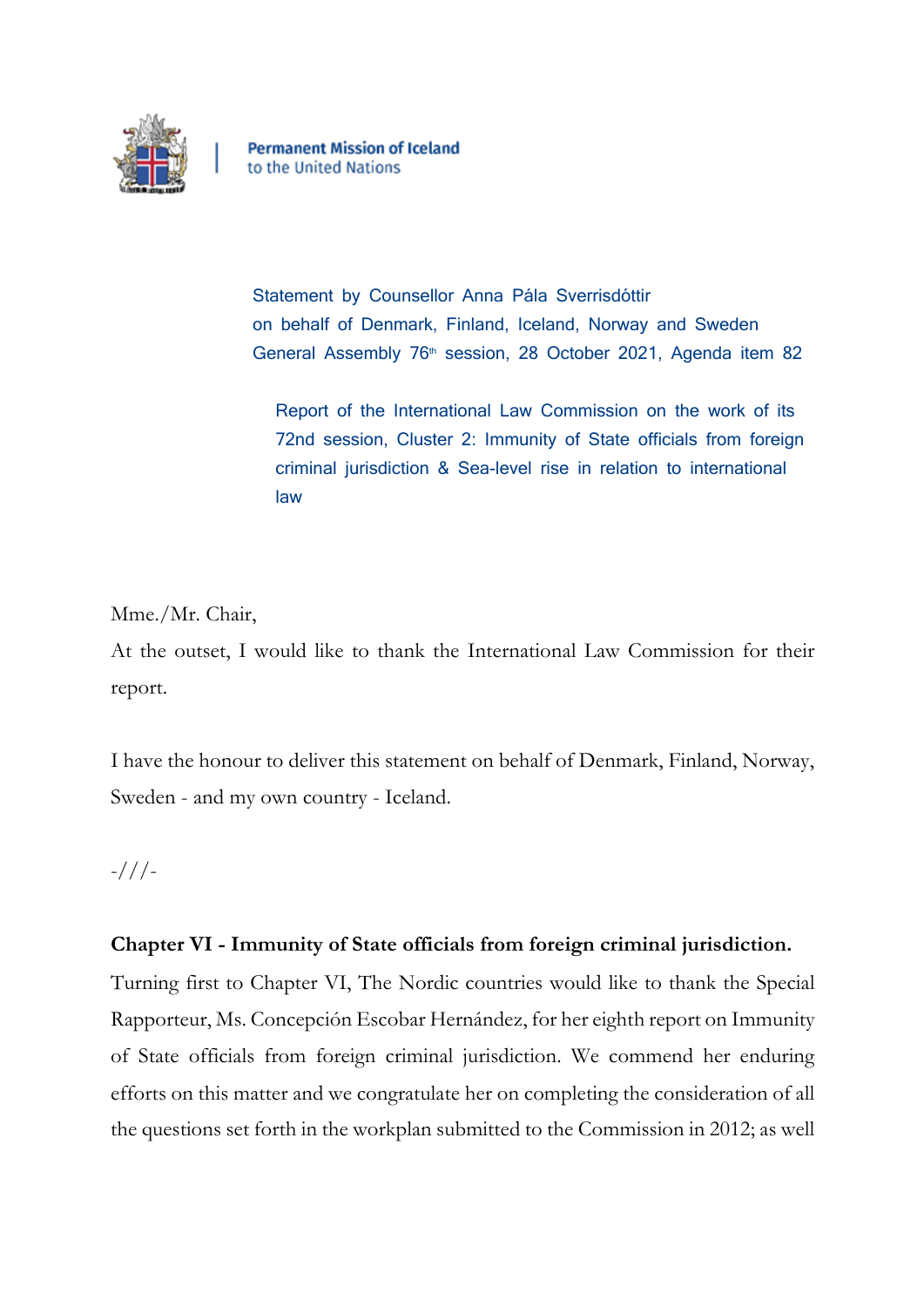as the three additional general issues pointed out in the seventh report to be warranting further examination.

We also commend the Commission for progressing this salient topic, its legal complexity and political sensitivities notwithstanding, notably by provisionally adopting draft articles 8 ante, 8, 9, 10, 11 and 12, and the attached commentaries.

We agree with the Special Rapporteur that important substantive issues are still pending before the Commission. In particular, draft article 7 on exceptions to immunity ratione materiae in respect of crimes under international law will require further effort. In this regard, the Nordic countries would like to reiterate our support for draft article 7 and recall our commitment to the Rome Statute of the International Criminal Court; underlining the importance of harmonizing the draft articles with the Rome Statute.

The eighth report of the Special Rapporteur examines the relationship between the immunity of State officials from foreign criminal jurisdiction and international criminal tribunals; and it considers possible mechanisms for settling disputes between the forum State and the State of the official. The Nordic countries take note of the proposals for two draft articles, draft article 17 and 18, that have been presented on these topics.

Turning to the issue of the relationship between the immunity of State officials from foreign criminal jurisdiction and international criminal tribunals, as enshrined in draft article 18, the Nordic countries favour the inclusion of an explicit reference that recognizes the autonomy of the legal regimes applicable to international criminal tribunals. We share the view of the Special Rapporteur that a "without prejudice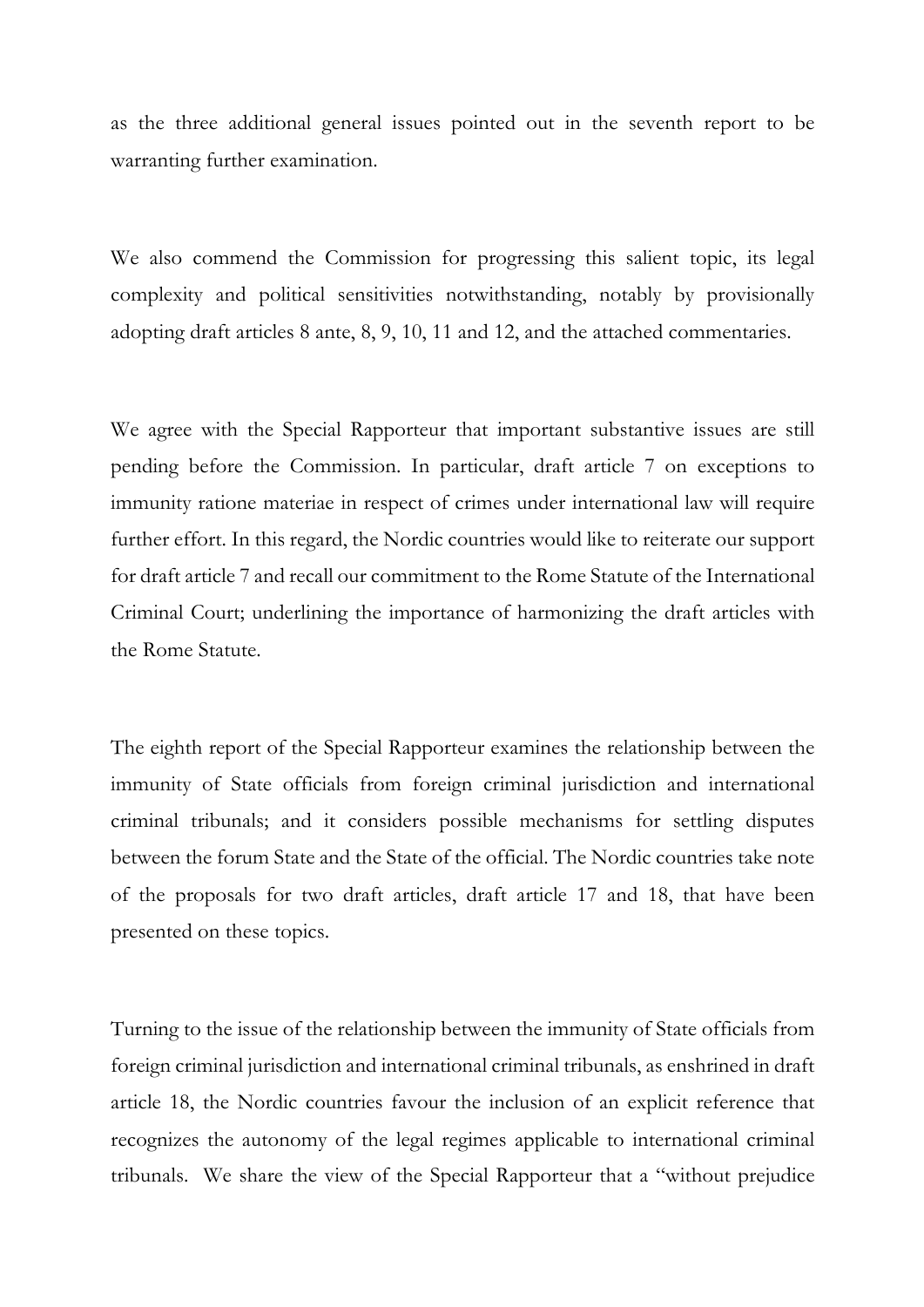clause" would be useful and appropriate means to achieve this. We agree with the Special Rapporteur in that such a clause does not go beyond the remit of the draft articles, nor does it give rise to hierarchical relationships between any rules; but rather merely separates different legal regimes, whose validity and separate fields of application will still be preserved. We therefore support the wording of draft article 18. Mindful of the similarities between draft article 18 and draft article 1, paragraph 2, both containing "without prejudice" clauses, we also agree with the Special Rapporteur that article 18 should be incorporated as paragraph 3 of draft article 1.

On the issue of mechanisms for settlement of disputes between the forum State and the State of the official, the Nordic countries reiterate that such a mechanism must provide certainty to both the forum State and the State of the official, and help reducing potential abuse of process for political purposes.

We concur with the view that the procedural mechanisms proposed in the draft articles should be seen as a whole, balancing the interests of the forum State and the State of the official, and that a dispute resolution clause could be seen as a final procedural safeguard. In this context the inclusion of a draft article relating to the settlement of disputes appears to be preferable. Furthermore, we agree with the Special Rapporteur that the final outcome of the work of the Commission would be relevant to the content of draft article 17.

In regard to draft article 17 (3), we would like to note that if the forum State is obliged to suspend the exercise of its jurisdiction until the competent organ issues a final ruling, this entails that the forum state will be forced to forfeit the custody of the official. Should the ruling of the competent body be in favour of the forum state, we would assume that regaining custody of the individual will be extremely challenging.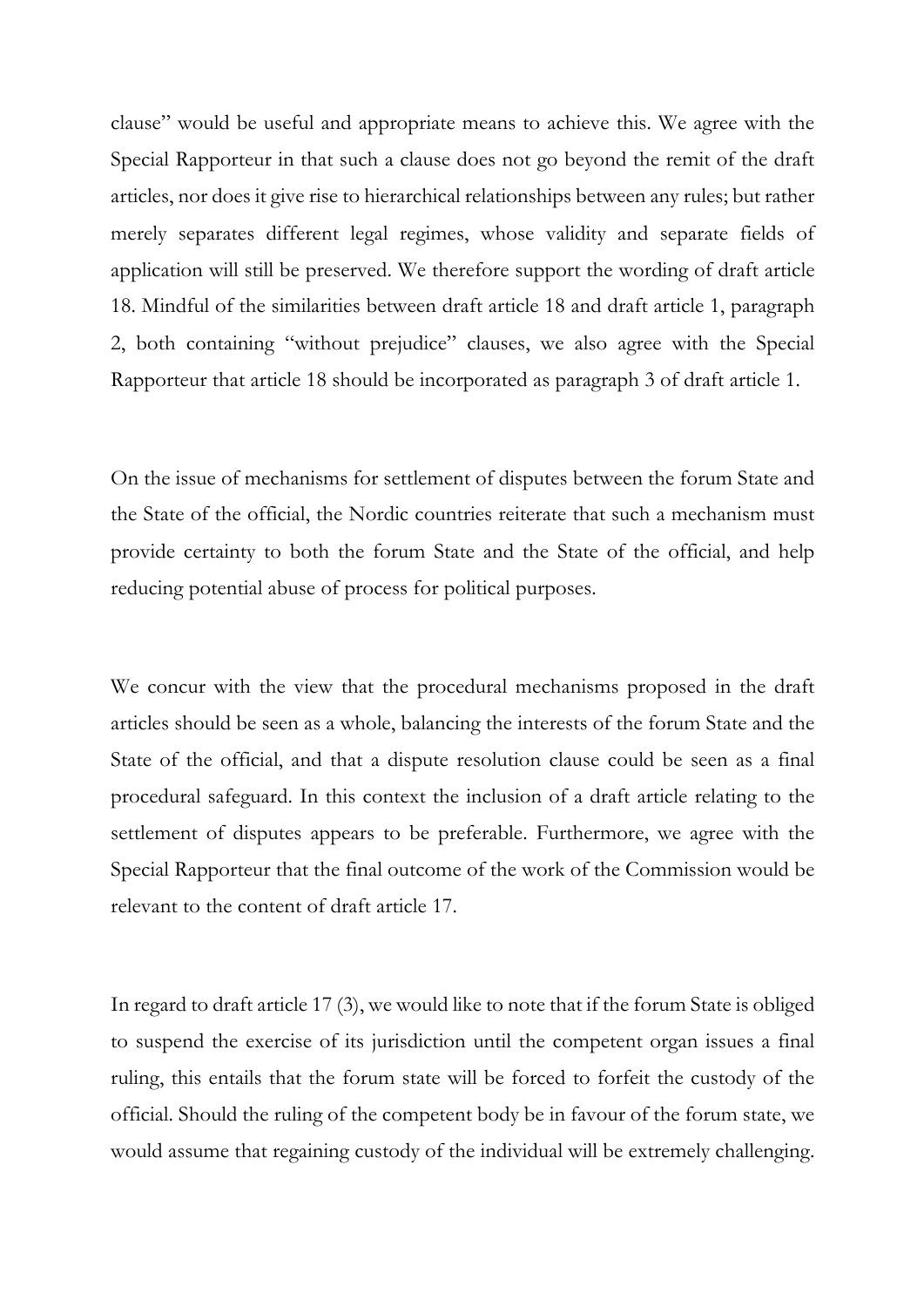Hence, the proposed article 17 (3) could have the practical effect of distorting the balance of the interests of the forum State and the State of the official. We also take note of the deliberations of the Commission regarding this provision, including views and doubts expressed by some members. Consequently, this provision seems to merit further examination.

The Nordic countries look forward to the continued work of the ILC on this topic.

-///-

## **Chapter IX – Sea-level rise in relation to international law**

Mme./Mr. Chair,

Turning to the topic of "Sea-level rise in relation to international law", the Nordic countries remain supportive of the Commission's work on this highly significant topic. We thank the Co-Chairs for all their work thus far.

Only a few days after the session of the ILC finished this year, the Intergovernmental Panel on Climate Change presented its latest scientific report on climate change. According to the report, sea levels are sure to keep rising well beyond 2100 and will remain elevated for thousands of years. This will happen regardless of climate action taken from now on and will lead to profound changes - although the magnitude and rate of sea level rise will depend on how fast emissions will be reduced.

These developments, that the science tells us are taking place, are a matter of concern for all UN Member States. It must, however, be recognized that some States are likely to be disproportionately affected. Apart from the possibility of territory of states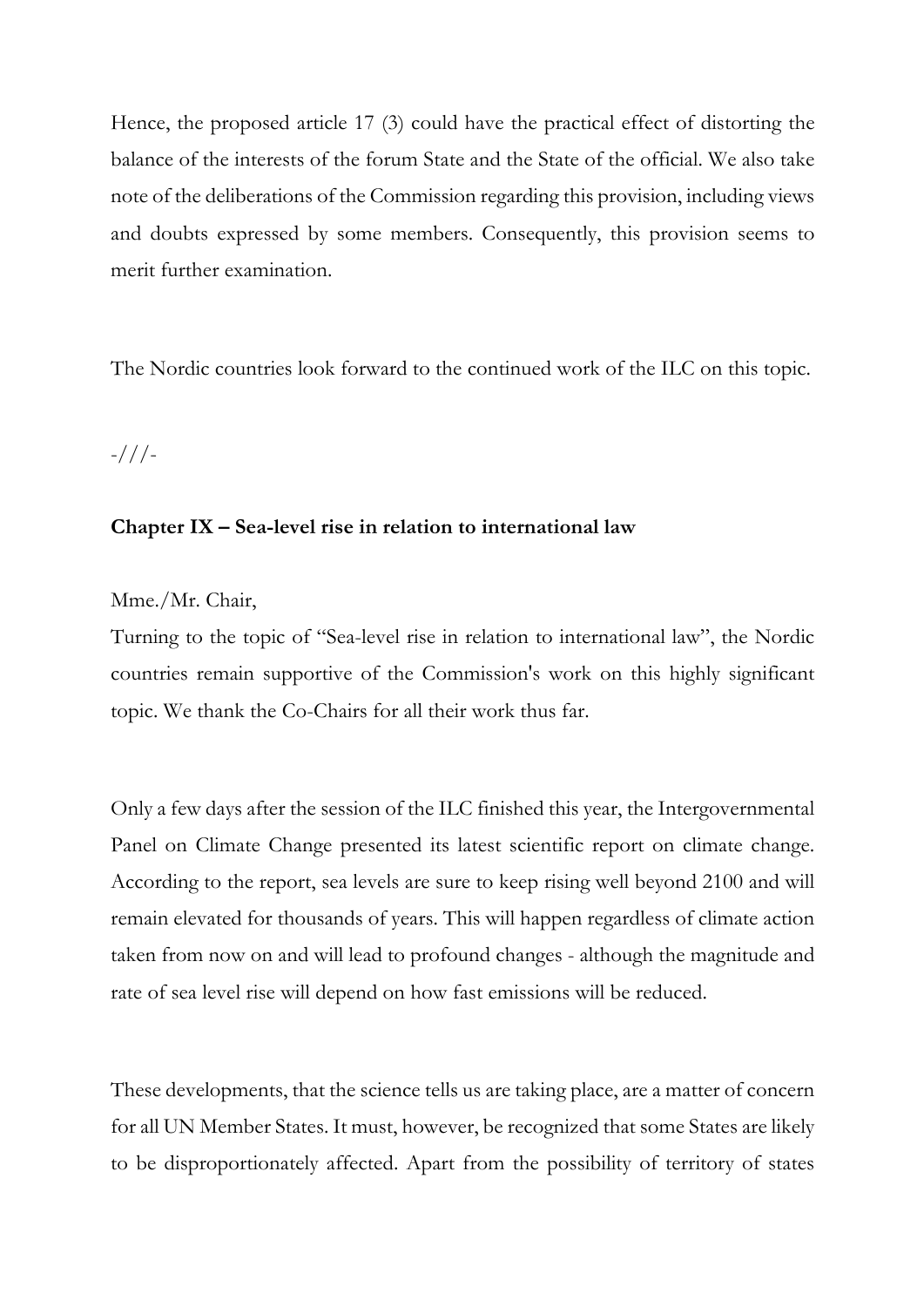going partially or fully under water, sea level rise can for instance increase land degradation, periodic flooding, and contamination of freshwater. It is a threat on multiple levels, not least for small island developing states, that have done little to cause climate change but are likely to suffer the most from it.

The IPCC is clear on that it is "unequivocal that human influence has warmed the atmosphere, ocean and land." It is therefore pertinent that in its work on the legal aspects of sea level rise, the Commission builds on sea-level rise due to climate change as a scientifically proven fact.

## Mme./Mr. Chair,

The Nordic Countries are looking forward to engaging with the Commission next year, after its Study Group addresses issues related to the subtopics of statehood as well as the protection of persons affected by sea-level rise. We reaffirm our support to the approach of three subtopics, to be included in a finalized substantive report on the topic of sea level rise.

The first subtopic was the law of the sea, discussed by the Commission this year. In this context, the Nordics cannot over-emphasize the importance of the United Nations Convention on the Law of the Sea, which sets out the legal framework within which all activities in the oceans and seas must be carried out. As the principal treaty on the modern law of the sea, it has greatly contributed to international peace and security since its adoption in 1982. It provides predictability and stability, and its universal and unified character should be safeguarded and strengthened.

Like any other legal instrument, the Convention should be interpreted in light of changing circumstances. That said, it seems premature at this juncture for the Nordic